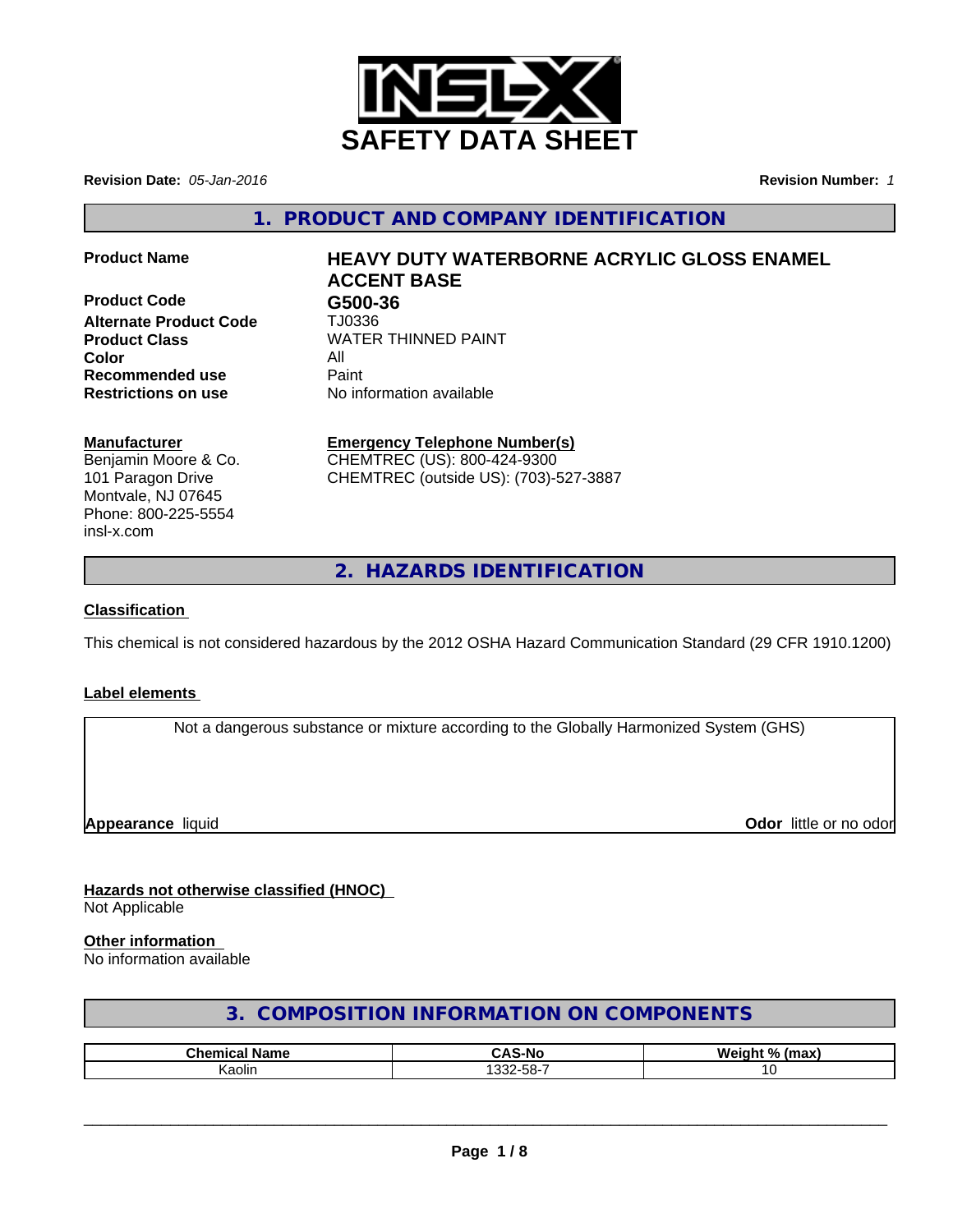## \_\_\_\_\_\_\_\_\_\_\_\_\_\_\_\_\_\_\_\_\_\_\_\_\_\_\_\_\_\_\_\_\_\_\_\_\_\_\_\_\_\_\_\_\_\_\_\_\_\_\_\_\_\_\_\_\_\_\_\_\_\_\_\_\_\_\_\_\_\_\_\_\_\_\_\_\_\_\_\_\_\_\_\_\_\_\_\_\_\_\_\_\_ G500-36 - **HEAVY DUTY WATERBORNE ACRYLIC GLOSS ENAMEL ACCENT BASE**

| Propanoic acid, 2-methyl-, monoester with<br>2,2,4-trimethyl-1,3-pentanediol |          |    |
|------------------------------------------------------------------------------|----------|----|
| Ammonia                                                                      | 7664-41- | ◡. |

|                                                  | 4. FIRST AID MEASURES                                                                              |
|--------------------------------------------------|----------------------------------------------------------------------------------------------------|
| <b>General Advice</b>                            | No hazards which require special first aid measures.                                               |
| <b>Eye Contact</b>                               | Rinse thoroughly with plenty of water for at least 15 minutes and consult a<br>physician.          |
| <b>Skin Contact</b>                              | Wash off immediately with soap and plenty of water removing all contaminated<br>clothes and shoes. |
| <b>Inhalation</b>                                | Move to fresh air. If symptoms persist, call a physician.                                          |
| Ingestion                                        | Clean mouth with water and afterwards drink plenty of water. Consult a physician<br>if necessary.  |
| <b>Most Important</b><br><b>Symptoms/Effects</b> | None known.                                                                                        |
| <b>Notes To Physician</b>                        | Treat symptomatically.                                                                             |
|                                                  | 5. FIRE-FIGHTING MEASURES                                                                          |

| <b>Suitable Extinguishing Media</b>                                                          | Use extinguishing measures that are appropriate to local<br>circumstances and the surrounding environment.                                   |
|----------------------------------------------------------------------------------------------|----------------------------------------------------------------------------------------------------------------------------------------------|
| <b>Protective Equipment And Precautions For</b><br><b>Firefighters</b>                       | As in any fire, wear self-contained breathing apparatus<br>pressure-demand, MSHA/NIOSH (approved or equivalent)<br>and full protective gear. |
| <b>Specific Hazards Arising From The Chemical</b>                                            | Closed containers may rupture if exposed to fire or<br>extreme heat.                                                                         |
| <b>Sensitivity To Mechanical Impact</b>                                                      | No.                                                                                                                                          |
| <b>Sensitivity To Static Discharge</b>                                                       | No                                                                                                                                           |
| <b>Flash Point Data</b><br>Flash Point (°F)<br>Flash Point (°C)<br><b>Flash Point Method</b> | Not applicable<br>Not applicable<br>Not applicable                                                                                           |
| <b>Flammability Limits In Air</b>                                                            |                                                                                                                                              |
| <b>Lower Explosion Limit</b><br><b>Upper Explosion Limit</b>                                 | Not applicable<br>Not applicable                                                                                                             |
| <b>NFPA</b><br>Health: 1<br><b>Flammability: 0</b>                                           | <b>Instability: 0</b><br><b>Special: Not Applicable</b>                                                                                      |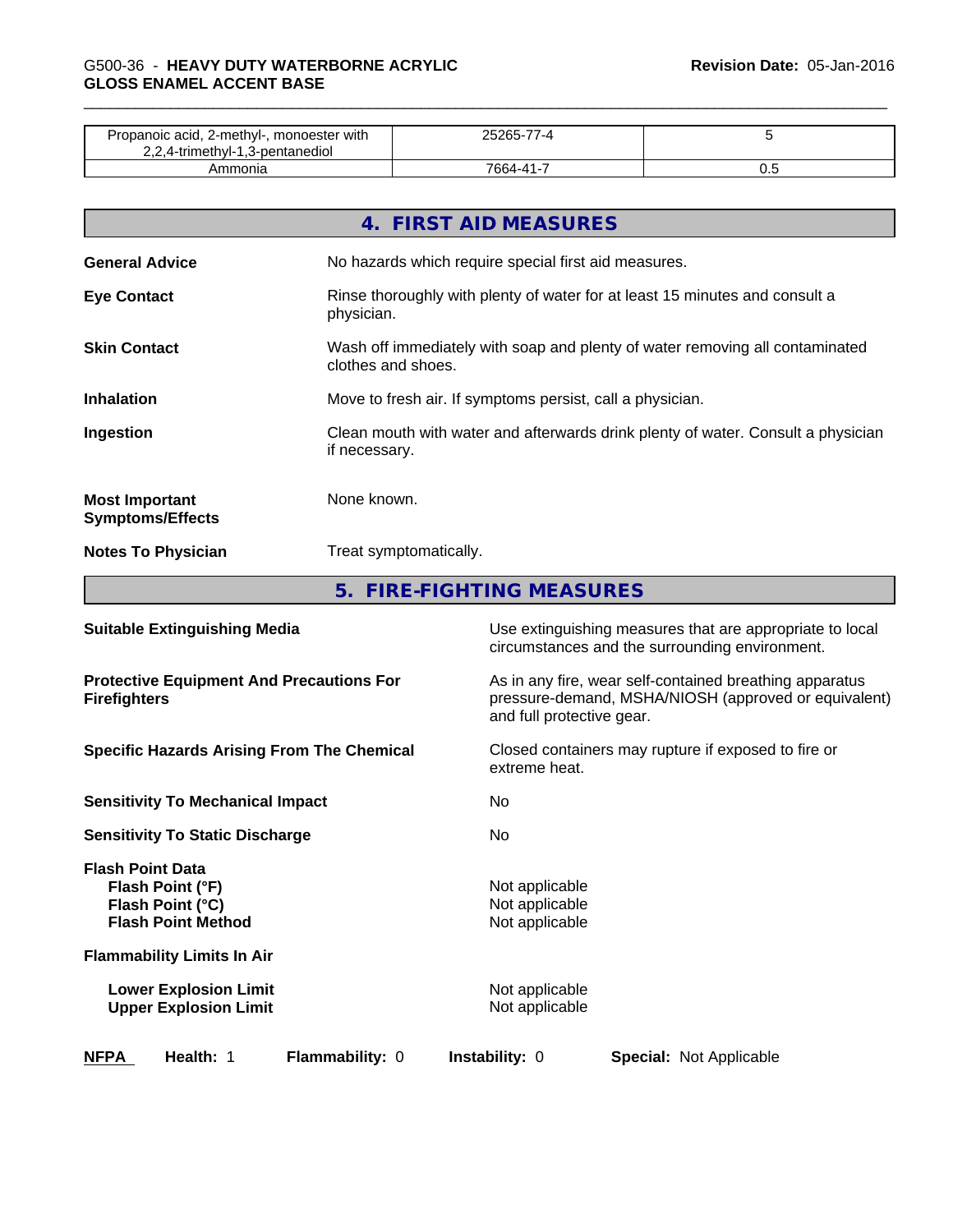#### **NFPA Legend**

- 0 Not Hazardous
- 1 Slightly
- 2 Moderate
- 3 High
- 4 Severe

*The ratings assigned are only suggested ratings, the contractor/employer has ultimate responsibilities for NFPA ratings where this system is used.*

*Additional information regarding the NFPA rating system is available from the National Fire Protection Agency (NFPA) at www.nfpa.org.*

|                                  |                                                                          | 6. ACCIDENTAL RELEASE MEASURES                                                                                                                                                   |  |
|----------------------------------|--------------------------------------------------------------------------|----------------------------------------------------------------------------------------------------------------------------------------------------------------------------------|--|
| <b>Personal Precautions</b>      | Avoid contact with skin, eyes and clothing. Ensure adequate ventilation. |                                                                                                                                                                                  |  |
| <b>Other Information</b>         |                                                                          | Prevent further leakage or spillage if safe to do so.                                                                                                                            |  |
| <b>Environmental Precautions</b> |                                                                          | See Section 12 for additional Ecological Information.                                                                                                                            |  |
| <b>Methods For Clean-Up</b>      |                                                                          | Soak up with inert absorbent material. Sweep up and shovel into suitable<br>containers for disposal.                                                                             |  |
|                                  |                                                                          | 7. HANDLING AND STORAGE                                                                                                                                                          |  |
| <b>Handling</b>                  |                                                                          | Avoid contact with skin, eyes and clothing. Avoid breathing vapors, spray mists or<br>sanding dust. In case of insufficient ventilation, wear suitable respiratory<br>equipment. |  |
| <b>Storage</b>                   |                                                                          | Keep container tightly closed. Keep out of the reach of children.                                                                                                                |  |
| <b>Incompatible Materials</b>    |                                                                          | No information available                                                                                                                                                         |  |

## **8. EXPOSURE CONTROLS / PERSONAL PROTECTION**

#### **Exposure Limits**

| <b>Chemical Name</b> | ACGIH                     | <b>OSHA</b>                      |
|----------------------|---------------------------|----------------------------------|
| Kaolin               | 2 mg/m <sup>3</sup> - TWA | 15 mg/m <sup>3</sup> - TWA total |
|                      |                           | $5 \text{ ma/m}^3$ - TWA         |
| Ammonia              | 25 ppm - TWA              | 50 ppm - TWA                     |
|                      | 35 ppm - STEL             | $35 \text{ mg/m}^3$ - TWA        |

## **Legend**

ACGIH - American Conference of Governmental Industrial Hygienists Exposure Limits OSHA - Occupational Safety & Health Administration Exposure Limits N/E - Not Established

**Engineering Measures** Ensure adequate ventilation, especially in confined areas.

### **Personal Protective Equipment**

| <b>Eye/Face Protection</b>    | Safety glasses with side-shields.                                                                                                   |
|-------------------------------|-------------------------------------------------------------------------------------------------------------------------------------|
| <b>Skin Protection</b>        | Protective gloves and impervious clothing.                                                                                          |
| <b>Respiratory Protection</b> | In case of insufficient ventilation wear suitable respiratory equipment.                                                            |
| <b>Hygiene Measures</b>       | Avoid contact with skin, eyes and clothing. Remove and wash contaminated<br>clothing before re-use. Wash thoroughly after handling. |

## **9. PHYSICAL AND CHEMICAL PROPERTIES**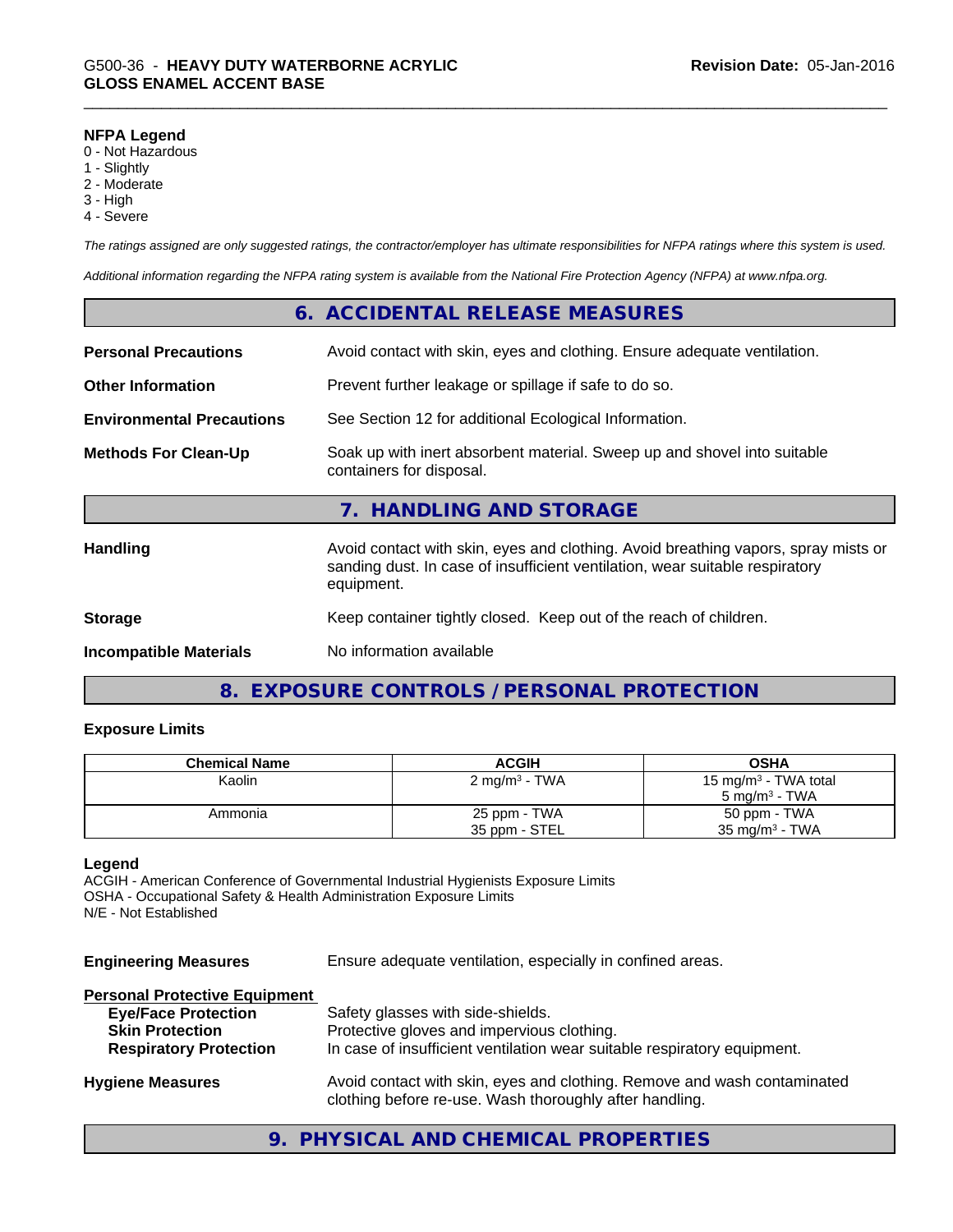**Appearance** liquid **Odor** little or no odor **Odor Threshold No information available No information available Density (lbs/gal)** 8.8 - 8.9 **Specific Gravity** 1.05 - 1.07 **pH** No information available **Viscosity (cps)** No information available **Solubility Note 2008 Note 2008 Note 2008 Note 2008 Note 2008 Note 2008 Note 2008 Note 2008 Note 2008 Note 2008 Note 2008 Note 2008 Note 2008 Note 2008 Note 2008 Note 2008 Note 2008 Note Water Solubility Water Solubility Water Solubility No information available Evaporation Rate No information available No information available Vapor Pressure** No information available **Vapor Density Vapor Density No information available Wt. % Solids** 30 - 40 **Vol. % Solids** 30 - 40 **Wt. % Volatiles** 60 - 70 **Vol. % Volatiles** 60 - 70 **VOC Regulatory Limit (g/L)** <250 **Boiling Point (°F)** 212 **Boiling Point (°C)** 100 **Freezing Point (°F)** 32 **Freezing Point (°C)** 0 **Flash Point (°F)** Not applicable **Flash Point (°C)** Not applicable **Flash Point Method** Not applicable **Flammability (solid, gas)** Not applicable **Upper Explosion Limit**<br> **Lower Explosion Limit**<br> **Lower Explosion Limit Lower Explosion Limit**<br> **Autoignition Temperature (°F)**<br> **Autoignition Temperature (°F)**<br> **Autoignition Temperature (°F)** Autoignition Temperature (°F)<br> **Autoignition Temperature (°C)**<br>
No information available **Autoignition Temperature (°C) Decomposition Temperature (°F)** No information available **Decomposition Temperature (°C)** No information available **Partition Coefficient (n-octanol/water)** No information available

**10. STABILITY AND REACTIVITY**

| <b>Reactivity</b>                         | Not Applicable                           |
|-------------------------------------------|------------------------------------------|
| <b>Chemical Stability</b>                 | Stable under normal conditions.          |
| <b>Conditions To Avoid</b>                | Prevent from freezing.                   |
| <b>Incompatible Materials</b>             | No materials to be especially mentioned. |
| <b>Hazardous Decomposition Products</b>   | None under normal use.                   |
| <b>Possibility Of Hazardous Reactions</b> | None under normal conditions of use.     |

## **11. TOXICOLOGICAL INFORMATION**

**Product Information**

### **Information on likely routes of exposure**

**Principal Routes of Exposure** Eye contact, skin contact and inhalation.

**Acute Toxicity**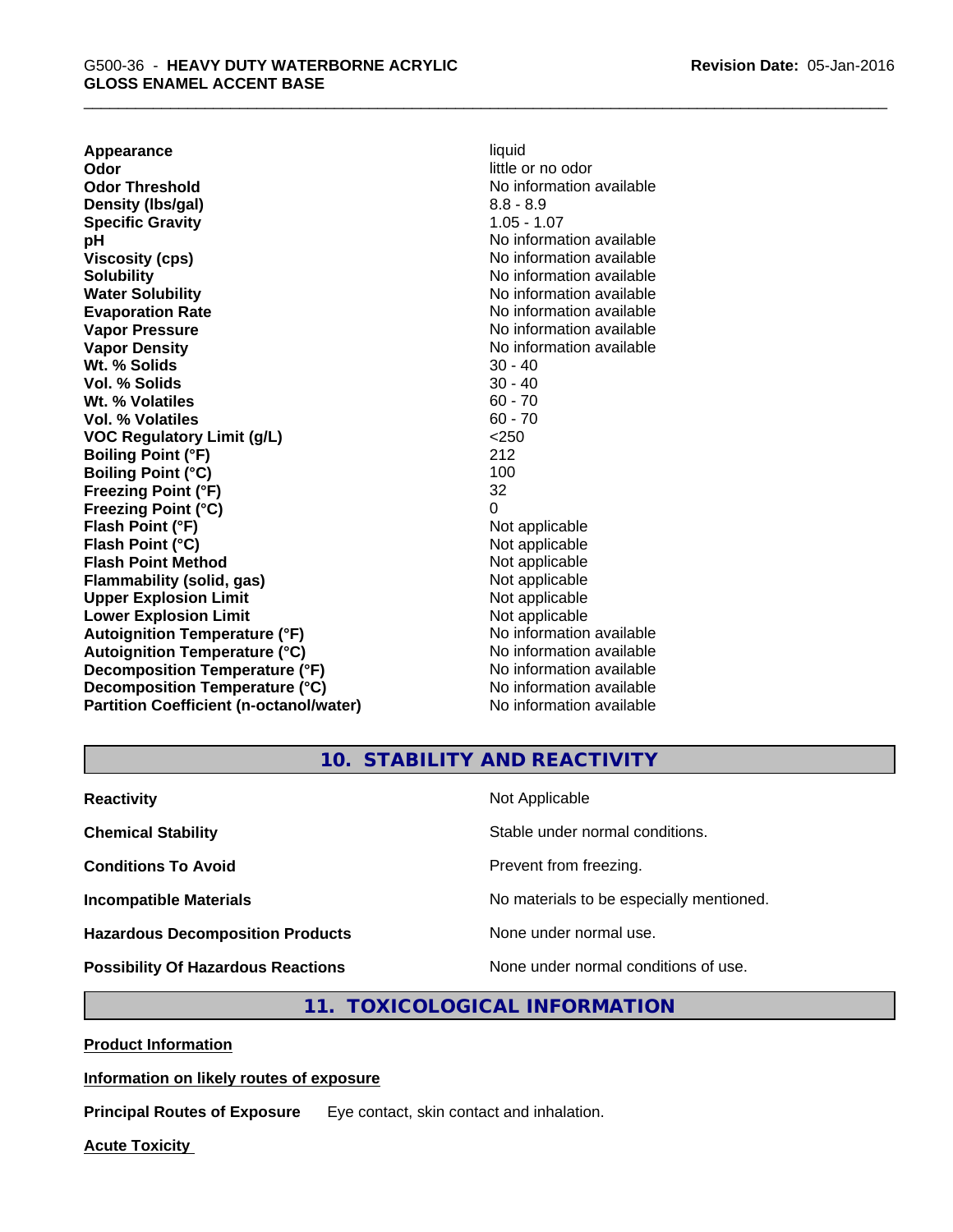| <b>Product Information</b>           | No information available                                                                                        |  |
|--------------------------------------|-----------------------------------------------------------------------------------------------------------------|--|
| Information on toxicological effects |                                                                                                                 |  |
| <b>Symptoms</b>                      | No information available                                                                                        |  |
|                                      | Delayed and immediate effects as well as chronic effects from short and long-term exposure                      |  |
| Eye contact                          | May cause slight irritation.                                                                                    |  |
| <b>Skin contact</b>                  | Substance may cause slight skin irritation. Prolonged or repeated contact may dry<br>skin and cause irritation. |  |
| <b>Inhalation</b>                    | May cause irritation of respiratory tract.                                                                      |  |
| Ingestion                            | Ingestion may cause gastrointestinal irritation, nausea, vomiting and diarrhea.                                 |  |
| <b>Sensitization:</b>                | No information available                                                                                        |  |
| <b>Neurological Effects</b>          | No information available.                                                                                       |  |
| <b>Mutagenic Effects</b>             | No information available.                                                                                       |  |
| <b>Reproductive Effects</b>          | No information available.                                                                                       |  |
| <b>Developmental Effects</b>         | No information available.                                                                                       |  |
| <b>Target Organ Effects</b>          | No information available.                                                                                       |  |
| <b>STOT - single exposure</b>        | No information available.                                                                                       |  |
| <b>STOT - repeated exposure</b>      | No information available.                                                                                       |  |
| Other adverse effects                | No information available.                                                                                       |  |

#### **Numerical measures of toxicity**

**The following values are calculated based on chapter 3.1 of the GHS document**

| <b>ATEmix (oral)</b>                 | 29753 mg/kg  |
|--------------------------------------|--------------|
| <b>ATEmix (dermal)</b>               | 335928 mg/kg |
| <b>ATEmix (inhalation-dust/mist)</b> | 97.5 mg/L    |

**Aspiration Hazard** No information available

#### **Component**

#### **Acute Toxicity**

Kaolin LD50 Oral: > 5000 mg/kg (Rat) Ammonia LC50 Inhalation (Vapor): 2000 ppm (Rat, 4 hr.)

#### **Carcinogenicity**

*There are no known carcinogenic chemicals in this product above reportable levels.*

**12. ECOLOGICAL INFORMATION**

### **Ecotoxicity Effects**

The environmental impact of this product has not been fully investigated.

## **Product Information**

#### **Acute Toxicity to Fish**

No information available

## **Acute Toxicity to Aquatic Invertebrates**

No information available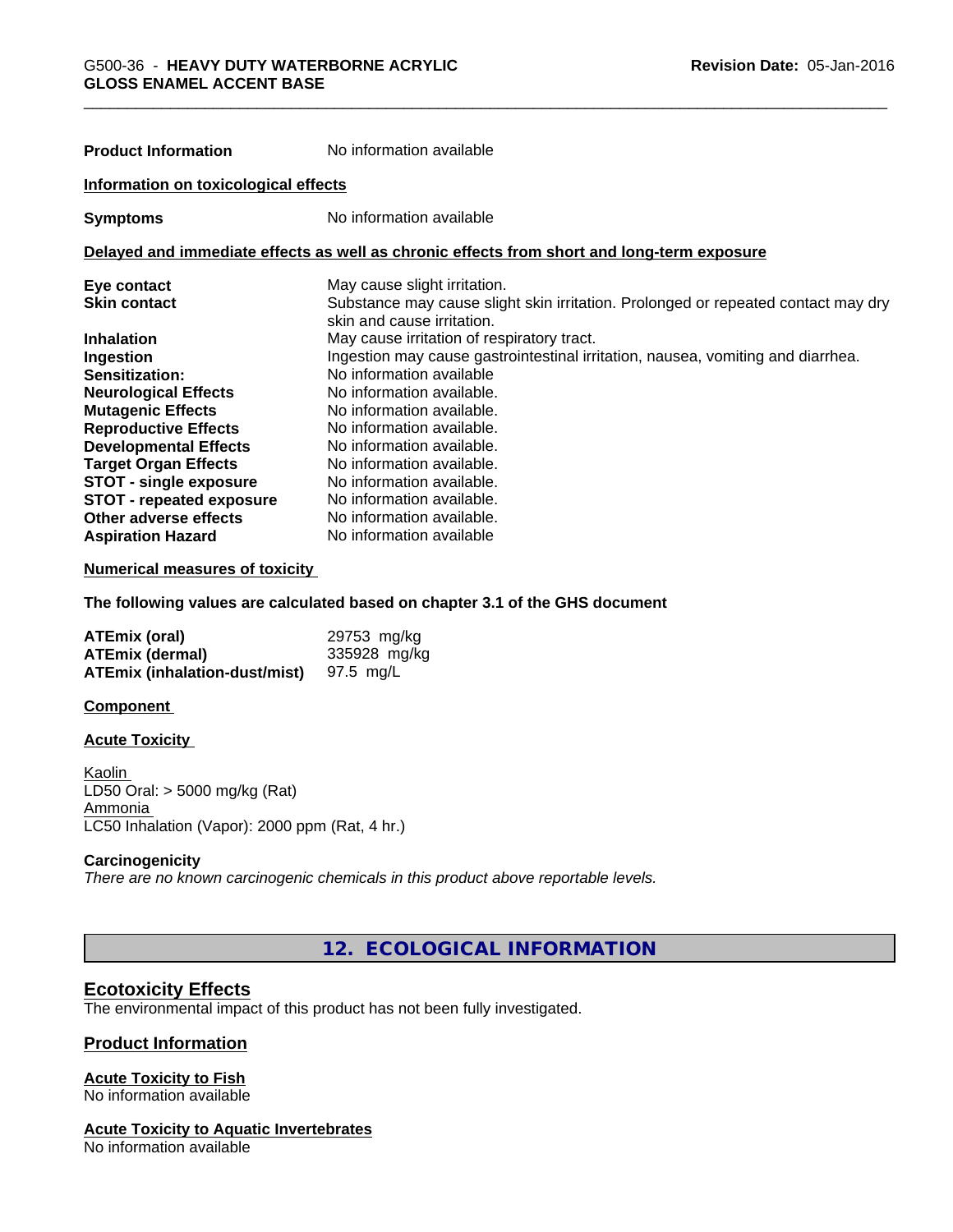#### **Acute Toxicity to Aquatic Plants**

No information available

## **Persistence / Degradability**

No information available.

#### **Bioaccumulation / Accumulation**

No information available.

#### **Mobility in Environmental Media**

No information available.

#### **Ozone**

No information available

#### **Component**

## **Acute Toxicity to Fish**

No information available

## **Acute Toxicity to Aquatic Invertebrates**

No information available

### **Acute Toxicity to Aquatic Plants**

No information available

|                              | 13. DISPOSAL CONSIDERATIONS                                                                                                                                                                                                           |  |
|------------------------------|---------------------------------------------------------------------------------------------------------------------------------------------------------------------------------------------------------------------------------------|--|
| <b>Waste Disposal Method</b> | Dispose of in accordance with federal, state, provincial, and local regulations.<br>Local requirements may vary, consult your sanitation department or<br>state-designated environmental protection agency for more disposal options. |  |
|                              | 14. TRANSPORT INFORMATION                                                                                                                                                                                                             |  |
| <b>DOT</b>                   | Not regulated                                                                                                                                                                                                                         |  |
| <b>ICAO/IATA</b>             | Not regulated                                                                                                                                                                                                                         |  |
| <b>IMDG / IMO</b>            | Not regulated                                                                                                                                                                                                                         |  |
|                              | 15. REGULATORY INFORMATION                                                                                                                                                                                                            |  |

## **International Inventories**

| <b>TSCA: United States</b> | Yes - All components are listed or exempt. |
|----------------------------|--------------------------------------------|
| DSL: Canada                | Yes - All components are listed or exempt. |

## **Federal Regulations**

| SARA 311/312 hazardous categorization |    |  |
|---------------------------------------|----|--|
| Acute Health Hazard                   | Nο |  |
| Chronic Health Hazard                 | No |  |
| Fire Hazard                           | Nο |  |
| Sudden Release of Pressure Hazard     | Nο |  |
| Reactive Hazard                       | Nο |  |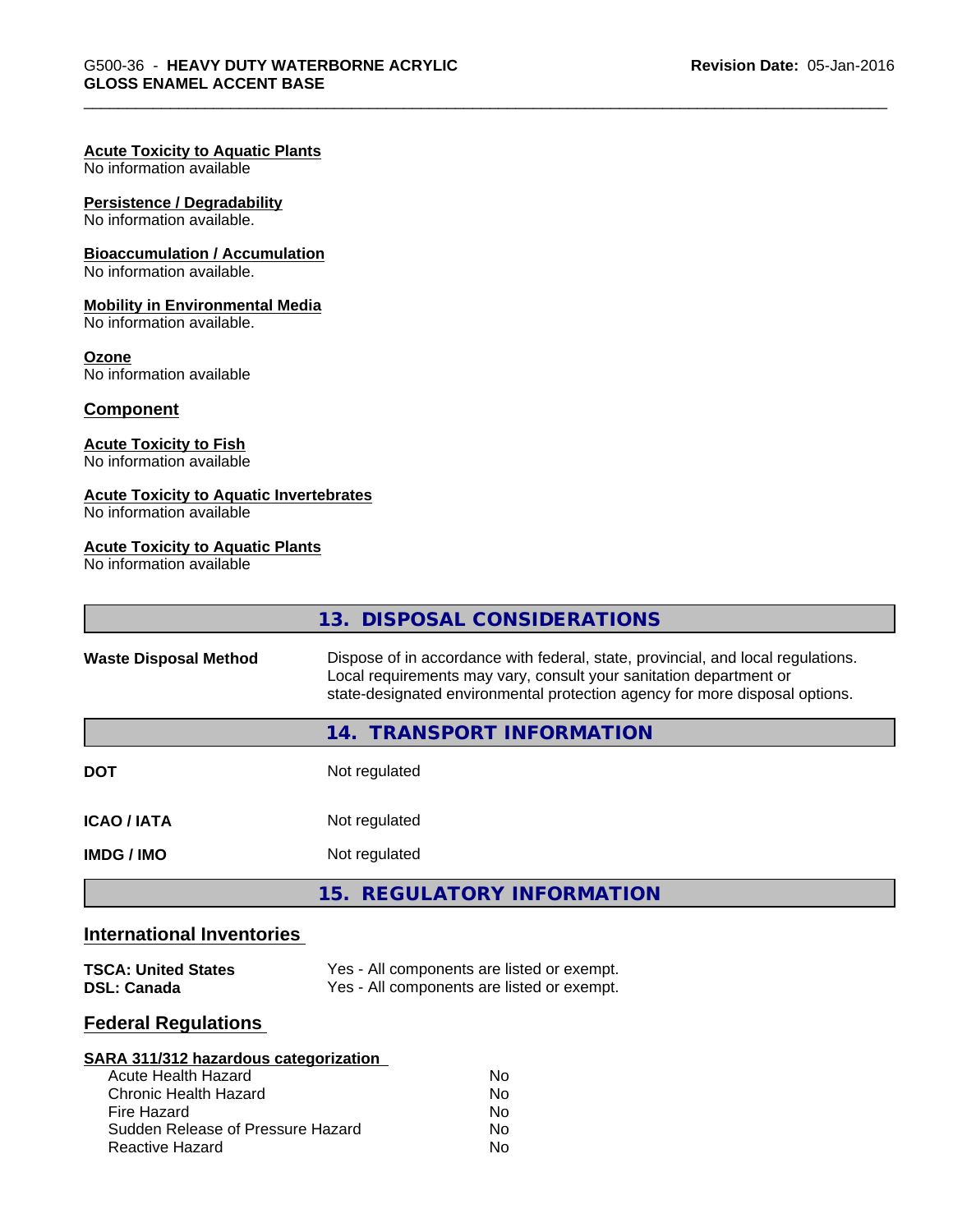## **SARA 313**

Section 313 of Title III of the Superfund Amendments and Reauthorization Act of 1986 (SARA). This product contains a chemical or chemicals which are subject to the reporting requirements of the Act and Title 40 of the Code of Federal Regulations, Part 372:

| <b>Chemical Name</b>              | CAS-No   | Weight % (max) | <b>CERCLA/SARA 313</b><br>(de minimis concentration) |
|-----------------------------------|----------|----------------|------------------------------------------------------|
| Diethylene glycol monoethyl ether | 111-90-0 |                |                                                      |

#### **Clean Air Act,Section 112 Hazardous Air Pollutants (HAPs) (see 40 CFR 61)**

This product contains the following HAPs:

*None*

## **State Regulations**

#### **California Proposition 65**

This product may contain small amounts of materials known to the state of California to cause cancer or reproductive *harm.*

#### **State Right-to-Know**

| ' Name<br><b>Chemical</b> | <b>Massachusetts</b> | . .<br>. Jersev<br><b>New</b> | ำทรงIvania |
|---------------------------|----------------------|-------------------------------|------------|
| Kaolin                    |                      |                               |            |
| Ammonia                   |                      |                               |            |

#### **Legend**

X - Listed

## **16. OTHER INFORMATION**

**HMIS** - **Health:** 1 **Flammability:** 0 **Reactivity:** 0 **PPE:** -

- **HMIS Legend**
- 0 Minimal Hazard
- 1 Slight Hazard
- 2 Moderate Hazard
- 3 Serious Hazard
- 4 Severe Hazard
- \* Chronic Hazard

X - Consult your supervisor or S.O.P. for "Special" handling instructions.

*Note: The PPE rating has intentionally been left blank. Choose appropriate PPE that will protect employees from the hazards the material will present under the actual normal conditions of use.*

*Caution: HMISÒ ratings are based on a 0-4 rating scale, with 0 representing minimal hazards or risks, and 4 representing significant hazards or risks. Although HMISÒ ratings are not required on MSDSs under 29 CFR 1910.1200, the preparer, has chosen to provide them. HMISÒ ratings are to be used only in conjunction with a fully implemented HMISÒ program by workers who have received appropriate HMISÒ training. HMISÒ is a registered trade and service mark of the NPCA. HMISÒ materials may be purchased exclusively from J. J. Keller (800) 327-6868.*

**WARNING!** If you scrape, sand, or remove old paint, you may release lead dust. LEAD IS TOXIC. EXPOSURE TO LEAD DUST CAN CAUSE SERIOUS ILLNESS, SUCH AS BRAIN DAMAGE, ESPECIALLY IN CHILDREN. PREGNANT WOMEN SHOULD ALSO AVOID EXPOSURE.Wear a NIOSH approved respirator to control lead exposure. Clean up carefully with a HEPA vacuum and a wet mop. Before you start, find out how to protect yourself and your family by contacting the National Lead Information Hotline at 1-800-424-LEAD or log on to